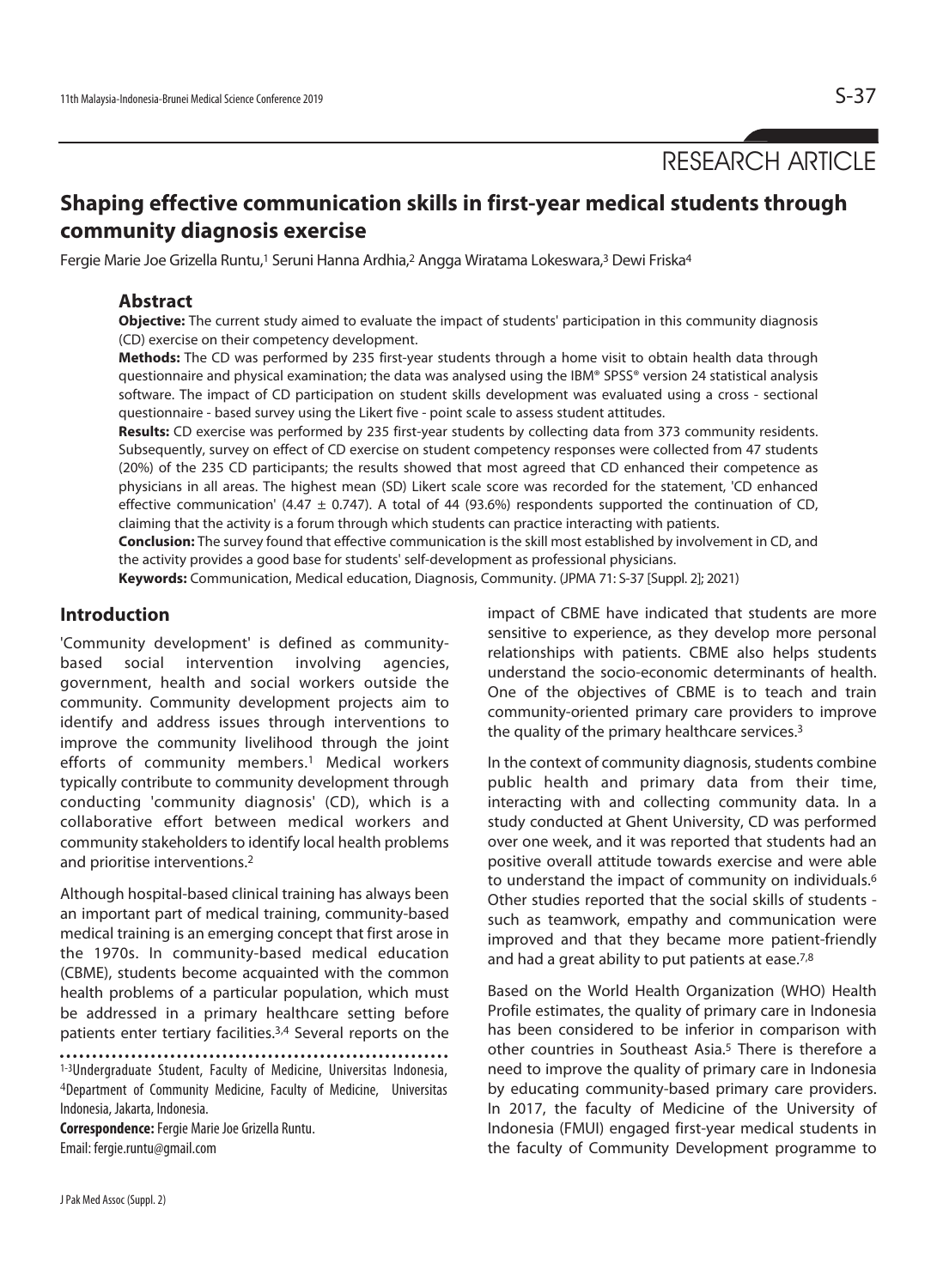turn medical graduates into community-based primary care providers. The Community Development Programme of the FMUI took place in a low - income area near one of the university campuses. First-year students participated in the community development programme by completing a CD as an extracurricular activity and attending a mandatory four - month orientation. The CD exercise was carried out as one task in the context of this orientation programme.

Physician quality in Indonesia is generally measured by the Indonesian Standards of Physicians Competencies (ISPC), covering seven areas: professionalism, selfawareness and self-development, efficient communication , information processing, the scientific basis of medicine, clinical competence and health problem management.9 These competencies cover the duties and functions of primary care physicians in clinical practice and have become the guiding principles for the construction of medical school curricula in Indonesia.10 The aim of this study was to assess the impact of first-year student participation in CD on the development of these seven areas of medical competence.

## **Material and Methods**

The research was a cross-sectional study evaluating student attitudes about their involvement in CD exercises as part of a community development programme using a self-assessed questionnaire. FMUI community development programme was held in a low-income, densely-populated urban area in Depok City, Jawa Barat. Depok is an urban city in the outskirts of Jakarta, where one FMUI campus is located. The subjects of study were first-year FMUI students who participated in CD exercise. Such subjects have been invited to complete the questionnaire. First-year students who did not participate in CD or higher-year students who participated in CD were excluded from the study; thus, they were not asked to complete the questionnaire. The study had been approved by FMUI ethical committee (KET-900A/UN2.F1.D1/KBK/PDP.01/2019).

The FMUI department of community medicine, in collaboration with the FMUI student union, designed a four-month CD exercise for the first-year student to be completed in the faculty community development programme. The exercise was organised through collaboration with local community leaders and health officials. The CD exercise was carried out by 235 first-year students. The CD exercise consisted of development of community health questionnaires, student training, data collection and analysis. The training course consisted of three sessions. The first training session was a two-hour

session, which outlined the content of the questionnaire to the students, provided them with details on how to communicate with community residents. The second training session was a two-hour training session on how to conduct a physical examination and the interpretation of results, consisting of the following parameters: body mass index (BMI) measurement and calculation; blood pressure measurement; and glucose, cholesterol and uric acid (GCU) measurement with a GCU meter device. The third training session was a two-hour workshop for a group of 15-20 students on how to analyse the community health data that had been collected through home visits, questionnaire-based interviews and physical examination.

The effect of CD participation on the development of student skills was assessed using a self-assessed questionnaire. As summarized in Table 1, the questionnaire consisted of 11 items using five - point Likert scale questions to assess student attitudes towards the following statements: CD exercise enhanced each area of competence (Questionnaire Items 1-7); CD exercise benefited community and student self development as physicians (Questionnaire Items 8 and 9); the training provided was adequate (Questionnaire Items 1-7); The questionnaire also included a multiple - choice question on the challenges faced by students in the exercise and an open - ended question to gather any recommendations and complaints that students had about participating in the exercise (questionnaire items 12 and 13, respectively). Responses were analysed using the statistical analysis software IBM SPSS® Statistics version 24 and Microsoft Excel version 15.30.

## **Results**

Health data was collected by the 235 first-year students from 373 community residents through CD exercise. The survey related to the impact of CD on the development of physician competency skills was responded by 47 out of 235 (20%) CD participants. The study showed that students accepted that the CD strengthened their competencies as physicians in all seven areas of the ISPC. A list of survey questions is found in Figure-1. The competence most established through the CD exercise was effective communication, with a mean score of 4.47 0.74 . Clinical skills with a mean score of 3.68 0.88 have been shown to be the competence least improved through CD exercise. As for challenges of performing CD exercise, the majority of respondents, 27 out of 47 (57.4%), answered that the most significant challenge was the burden of other academic and non-academic activities resulting in a lack of commitment, followed by inadequacy of the training answered by 20 students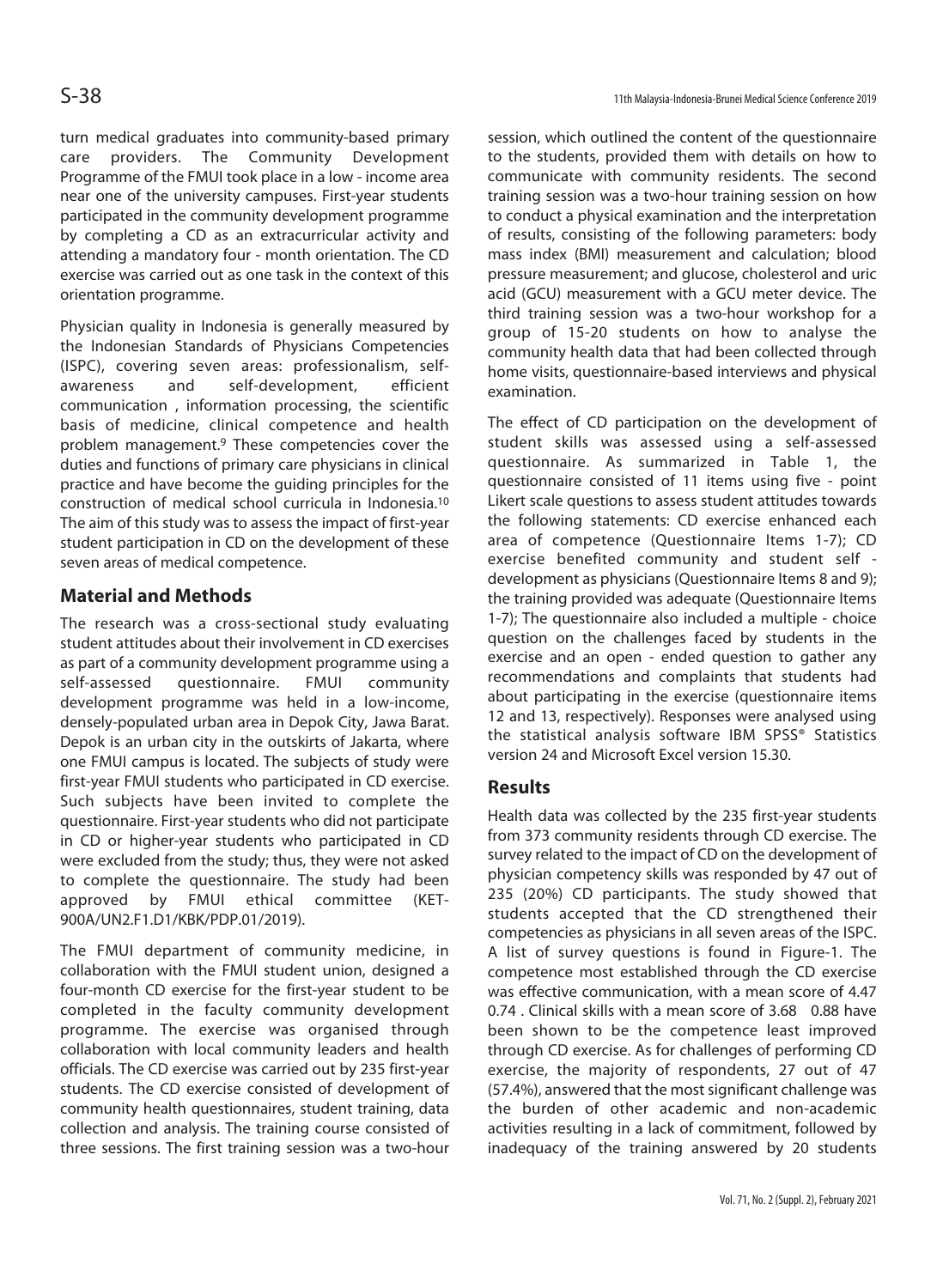#### **Table-1:** Self-rated CD exercise questionnaire.

| <b>Questionnaire item</b> | <b>Question</b>                                                                                  | <b>Type of response</b>                                 |
|---------------------------|--------------------------------------------------------------------------------------------------|---------------------------------------------------------|
|                           | CD exercise enhanced competency in professionalism                                               | Rating from strongly disagree (1) to strongly agree (5) |
|                           | CD exercise enhanced competency in self-development and self-awareness                           | Rating from strongly disagree (1) to strongly agree (5) |
|                           | CD exercise enhanced competency ineffective communication                                        | Rating from strongly disagree (1) to strongly agree (5) |
|                           | CD exercise enhanced competency in data management                                               | Rating from strongly disagree (1) to strongly agree (5) |
|                           | CD exercise enhanced scientific medical knowledge                                                | Rating from strongly disagree (1) to strongly agree (5) |
| 6                         | CD exercise enhanced clinical skills                                                             | Rating from strongly disagree (1) to strongly agree (5) |
|                           | CD exercise enhanced health problem management skills                                            | Rating from strongly disagree (1) to strongly agree (5) |
| 8                         | In general, the activity is beneficial for my development as a physician                         | Rating from strongly disagree (1) to strongly agree (5) |
| 9                         | In general, the activity is beneficial for the community                                         | Rating from strongly disagree (1) to strongly agree (5) |
| 10                        | We were provided adequate training to conduct CD                                                 | Rating from strongly disagree (1) to strongly agree (5) |
| 11                        | (a) CD exercise should continue to be given to first-year medical students to enhance their ISPC | Rating from strongly disagree (1) to strongly agree (5) |
|                           | (b) Please state the reason for the answer given above                                           | Open-ended question                                     |
| 12                        | Challenges experienced during CD exercise                                                        | Multiple-choice question                                |
| 13                        | Please provide any suggestions, complaints and impressions about the CD exercise                 | Open-ended question                                     |

CD: Community diagnosis; ISPC: The Indonesian Standards of Physicians Competencies.



**Figure:** Self-rated responses of the students to questionnaire items.

(42.6%). A total of 43 students (91.5%) agreed or strongly agreed that the exercise was beneficial to the community, and 44 students (93.6%) agreed or strongly agreed on the argument 'In general, the activity was beneficial for my development as a physician'.

On the question whether exercise of CD should be continued, 44 (93.6%) respondents agreed or strongly agreed to it. The following are some statements made by the students themselves as to why they agreed that the of clinical skills at the time of the exercise — and suggested that students may perform the activity in their clinical year. On the other hand, another student who actively supports the activity asserted that 'building clinical skill was not the main objective of this exercise. As a first-year student, the aim of this activity is to build a strong mentality, effective communication, etiquette, attitude and empathy towards patients.'

exercise should be carried out by future first-year students: '[it] provides an initial exposure to the duties and responsibilities of doctors', and '[students] can get an overview of what their future careers will look like'.

The main reason why most students supported the continuation of the exercise was that it provided a first step in interacting with the general population as a healthcare worker, helping them to practice communication with patients. Some students have claimed that their communication or interaction skills have been improved because the exercise has helped them to develop a sense of empathy for the residents. However, one student argued that the activity was not appropriate for first-year students — because of their lack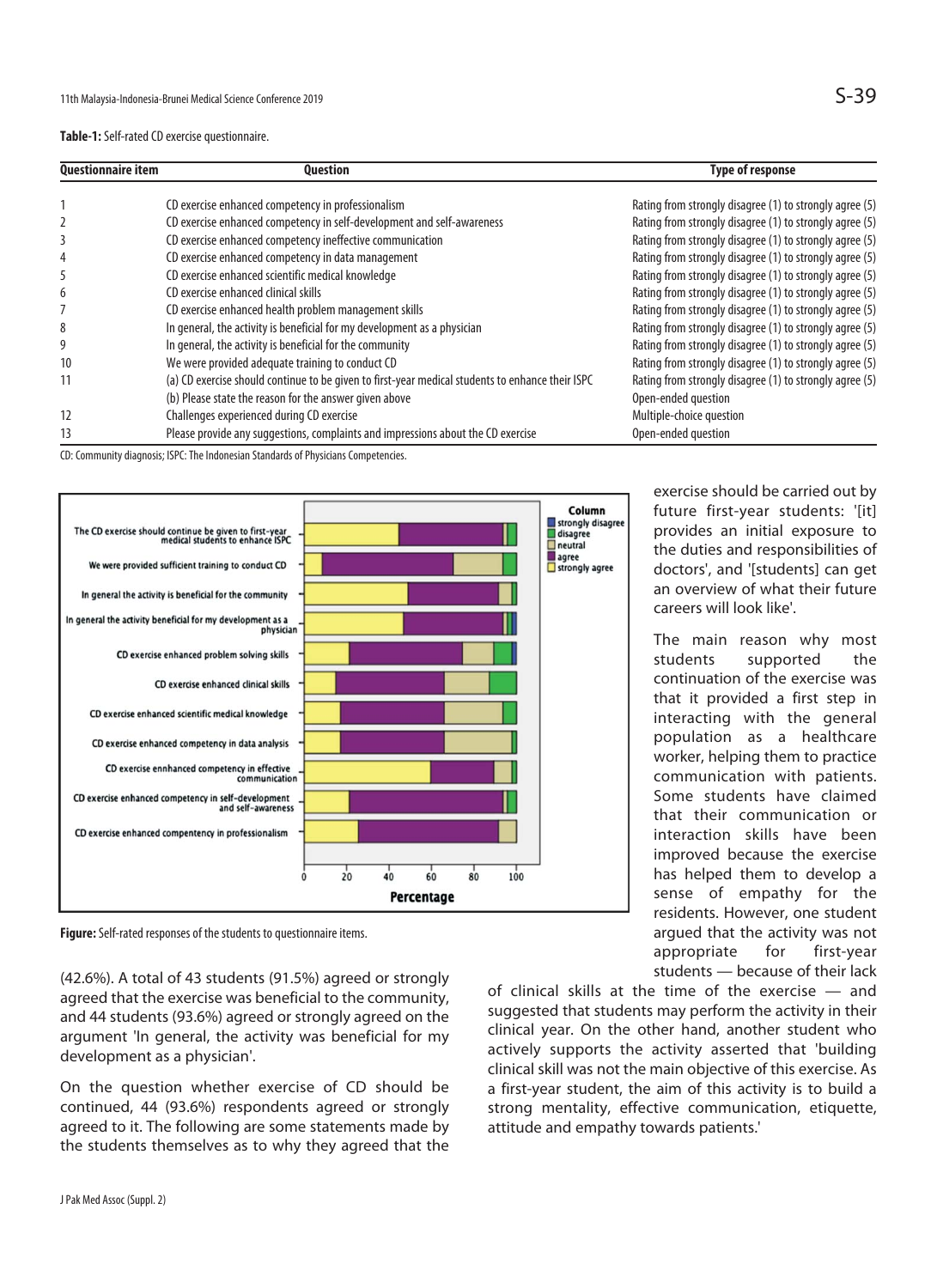## **Discussion**

To the author's knowledge, the current study is the first to assess the impact of student participation in community development projects on the development of medical expertise in Indonesia. Most students ISPC-based competencies have been strengthened in all fields. The field of competence most improved by first-year medical students was effective communication, while the skills least established by CD exercise was clinical skills. This is expected because students have only been given a twohour training session to equip them with the clinical skills and knowledge they needed to measure BMI, blood pressure and GCU. The majority of students concluded that this activity improved both the community and their self-development as physicians.

CD, or community health assessment, have been introduced in medical education curricula in both developed and developing countries to improve the quality of medical practitioners. However, in most countries, CDs are conducted either by students in a clinical year as part of their clinical rotation in a community medicine department or by students at an advanced stage of their medical studies. A few universities have conducted CD exercises for first-year medical students.11-13

In Indonesia, CD is currently performed by medical students in their final year, during a five-month preinternship module that is designed to prepare medical students before their one-year compulsory clinical placement, under accordance with the regulations of the Ministry of Health.10 The author found one study, conducted at the University of Glasgow, in which medical students perform CD exercise in their first year. One of the significant differences between the CD exercise used in the current study and the one held at the University of Glasgow is that, in Glasgow, in addition to obtaining data from community residents, students also collected health data from general practitioners working in the community via interviews. Second, at the University of Glasgow, the exercise was part of the medical school curriculum, and therefore the student performance was evaluated. The assessment was conducted on the basis of both group and individual assessments.13 The lack of assessment in the CD exercise of the current study is one of its weaknesses, as this potentially resulted in a lack of participation in training sessions and home visits interviews. Since the effect of student participation in the CD was evaluated on the basis of self-assessment of each participant, the skill development recorded by the student is subjective.

Compared to the results of the current study, previous studies have reported that CD improves student communication, collaboration, data collection, analysis and interpretation skills.11-13 One study interviewed medical school graduates working in either practice or research stated that these graduates believed that their past experience in the CD had benefited them in their careers. One graduate said that CD provided students with the first-hand experience on how to tackle community health needs. The participant went on to explain that the experience provided problem-solving skills, teamwork and collaborative skills, networking skills and the ability to work with a diverse population.14 The opportunity to have first-hand experience with community members and future patients was also identified by students in the current study and was one of the main reasons they thought was a possible first-hand experience.

Through means of a self-assessed questionnaire, communication was shown to be the skills most acquired by the students who participated in the CD. Medical professionals recognise effective communication as a key skill of physicians; however, there is limited training in medical education. Most of the existing communication training for medical students takes place in classroom and involves students playing roles with simulated patients.15,16 Although Role-play has the advantage of being conducted in a controlled environment; where the tutor or observer is free to pause at any time and can provide immediate feedback — it cannot replace a reallife setting experienced by students through the CD exercise. Several students said that the exercise built up a sense of clinical empathy, which in turn helped them communicate and interact with patients. In clinical practice, physicians who show empathy have been reported to enhance patient satisfaction and confidence. Feeling empathic also has a positive effect on the physician, improving psychological well-being and making clinical decisions.17 Accordingly, this study suggests that CD can be used as a valuable practical training method for developing communication skills in medical students while at the same time building their compassion as clinicians.

The current study shows that involvement in community development projects can be used as a learning method to develop the confidence of medical students in out-ofclass setting and, in particular, to help them develop realistic communication skills. After participating in the CD, ISPC students was assessed through a self-reporting survey; however, it may be useful in the future to include peer evaluation and tutor assessment to provide a more